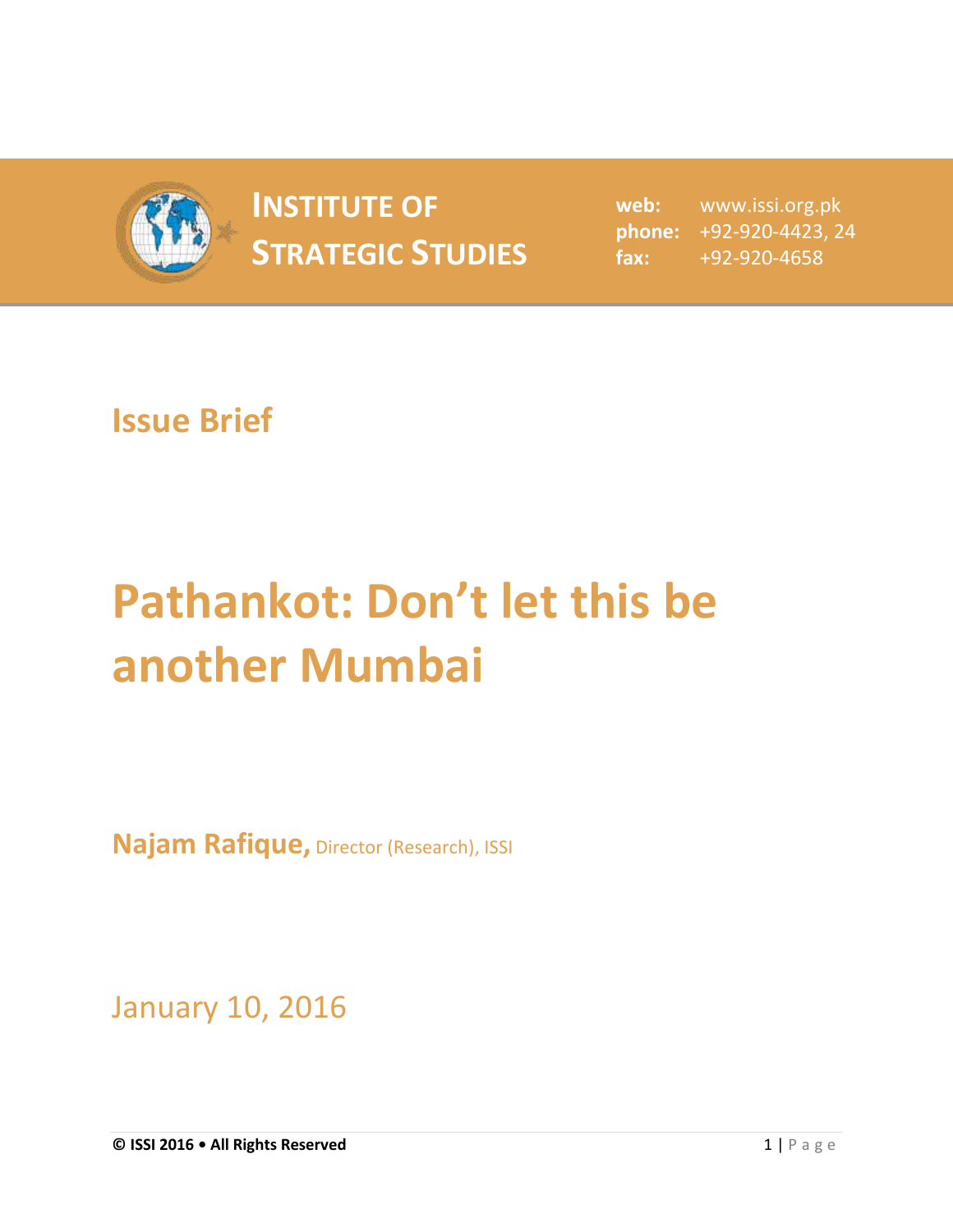It needs to be reiterated at the outset that Pakistan stands alongside India and the regional countries in overcoming the menace of terrorism and violent extremism, be it within the borders of Pakistan, or outside them. No other country in South Asia has suffered the consequences of this menace more than Pakistan. The country has paid the price with the blood of its men, women and innocent children. Its

resolve to root out the menace is evident in the operations that are being conducted against terrorist outfits, their infrastructure and financing under the on-going military operation Zarb-e-Azb and the National Action Plan.

The incident at Pathankot is indeed unfortunate, and Pakistan grieves for the lives that were lost. But what must not be lost is the opportunity for improving relations between the two estranged neighbors that has arisen out of the positive developments over the last two months which raised the hopes and expectations of the multitude in South Asia held hostage to the rivalry between Pakistan and India.

It is to the credit of both the countries that over two and a half decades have been dedicated by its leaders and officials to efforts in order to find a compromise approach for resolving the issues, including Kashmir, that divide them. That these efforts have so far been unable to achieve concrete results is beside the point. What is more relevant is the fact that these efforts have been able to produce a 'peace process' under the Composite Dialogue (CD) that began in May 1997, however unsteady, and that has resulted in putting together a structure of a dialogue process and some understanding. Unfortunately, this understanding has been marred by unforeseen incidents which have derailed the process several times. In 2004, the CD became organized, and an agreement on the fundamentals had seemed within reach when the process was suspended following the terrorist attacks in Mumbai in November 2008.

Before the 'peace process' got derailed in 2008, four rounds of serious discussions had taken place between Pakistan and India in order to try and resolve and achieve some agreement on eight baskets of issues: Peace and Security, including confidence-building measures (CBMs); Jammu and Kashmir; Siachen Glacier; Wullar Barrage/Tulbul Navigation project; Sir Creek; Economic and Commercial Cooperation; Terrorism and Drug trafficking; and, Promotion of friendly exchanges in various fields including people-to-people contacts.

The seven years of vacillation since 2008 seemed over when Prime Ministers Nawaz Sharif and Narendra Modi met at the sidelines of the Paris Climate Change Conference, followed by an ice breaker meeting between the national security advisors in Bangkok in November 2015. Hopes of the revival of the peace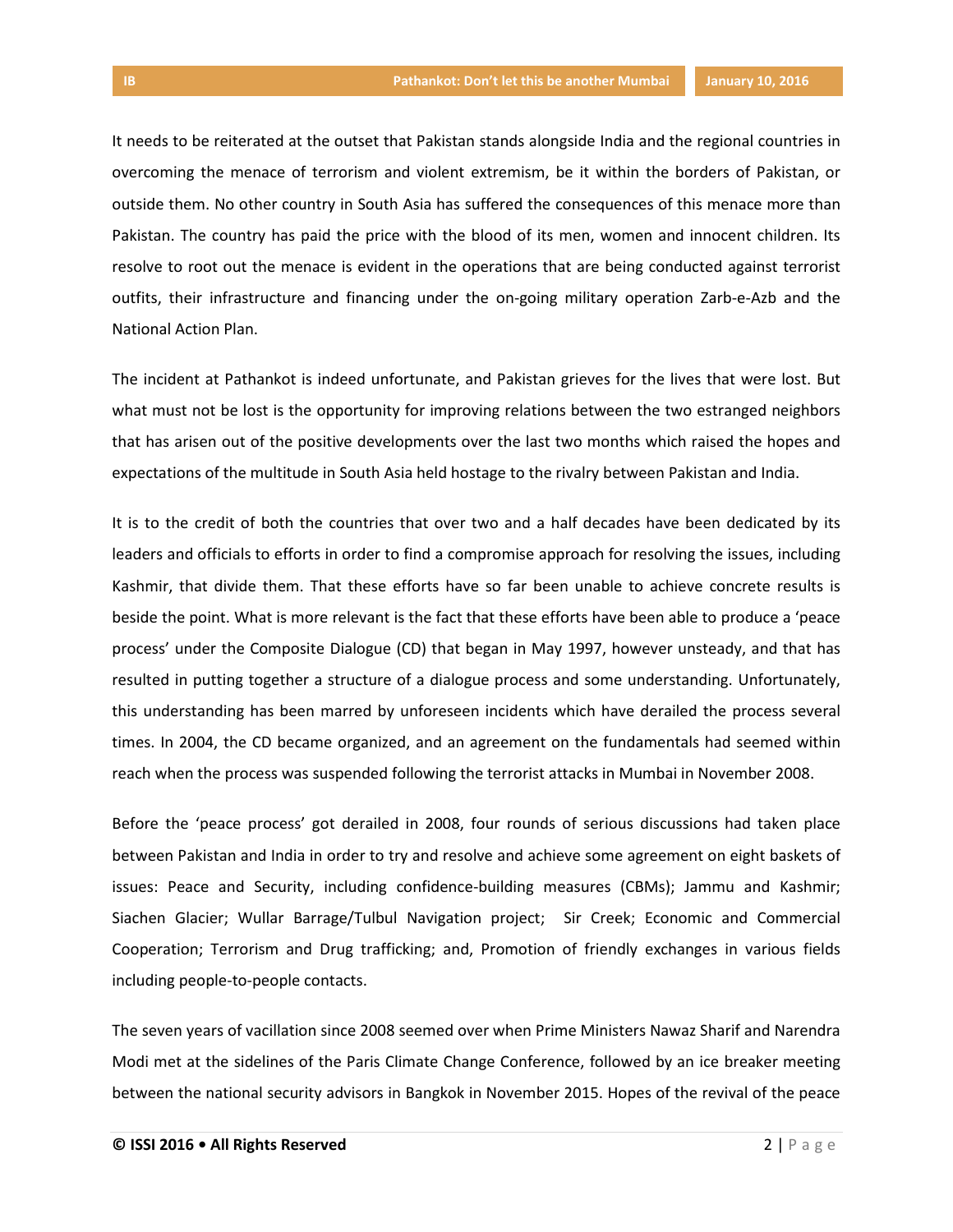process got a fillip at the 'Heart of Asia' conference in Islamabad on December 8, 2015, when the Indian External Affairs Minister, Sushma Swaraj in her separate meeting with Prime Minister Nawaz Sharif and advisor on Foreign Affairs Sartaj Aziz, proposed to restart the process under the new initiative of a 'Comprehensive Dialogue'on all the eight pillars of the composite dialogue including two additional components –humanitarian issues and religious tourism.

But as the New Year gets off, hopes of a renewed peace process seems to have been hijacked, once again, by the terrorist attack at the Indian air base in Pathankot on January 2, 2016, and the usual pointing of fingers at the involvement of Pakistan-based radical group. But while the government of Prime Minister Modi has not been quick to call off the talks after the attack, 'actionable intelligence' has been provided to Pakistan by the Indian External Affairs Ministry with a proviso that the talks between the foreign secretaries of the two countries schedule for January 15, 2015 will be 'conditional' upon Pakistan taking 'prompt and decisive' action against the elements involved in the attack.

The decision by the high level civilian and military leadership in Pakistan on January 8, to extend full cooperation in bringing the culprits to justice and maintain liaison with the leadership in India regarding the probe of the terror attacks, is a judicious one. There should be no doubts that the Pakistani leadership is determined to press the fight against terrorists and work proactively with India in tracing the facilitators of the Pathankot attack. While India has neither confirmed nor cancelled the upcoming talks between the foreign secretaries, the Prime Minister's advisor on foreign affairs Sartaj Aziz has indicated that Pakistan is determined to abide by the schedule of the talks.

When Prime Minister Modi made his euphoric visit to Lahore on December 25, nobody was under any illusion that the 'peace process' was going to be an easy affair, and the Pathankot attack is a stark reminder of the challenges that lie ahead. However, the opportunity of meeting these challenges headon lie in the continuation of the process rather than setting up conditions that will only work to the benefit those who want to sabotage the peace process.

Establishing facts is a time consuming process, and expecting overnight results for the foreign secretary talks to begin would be irrational. Too much time and efforts have already been expended on the bumpy road of the composite dialogue. The preferable approach would be to move forward with the talks in order to insulate the 'comprehensive dialogue'process from such incidences. It is essential therefore, that the foreign secretaries move as quickly as possible to set up a time table for the process to move forward in reaping the 'low-hanging fruits'of issues that had been almost decided such as the